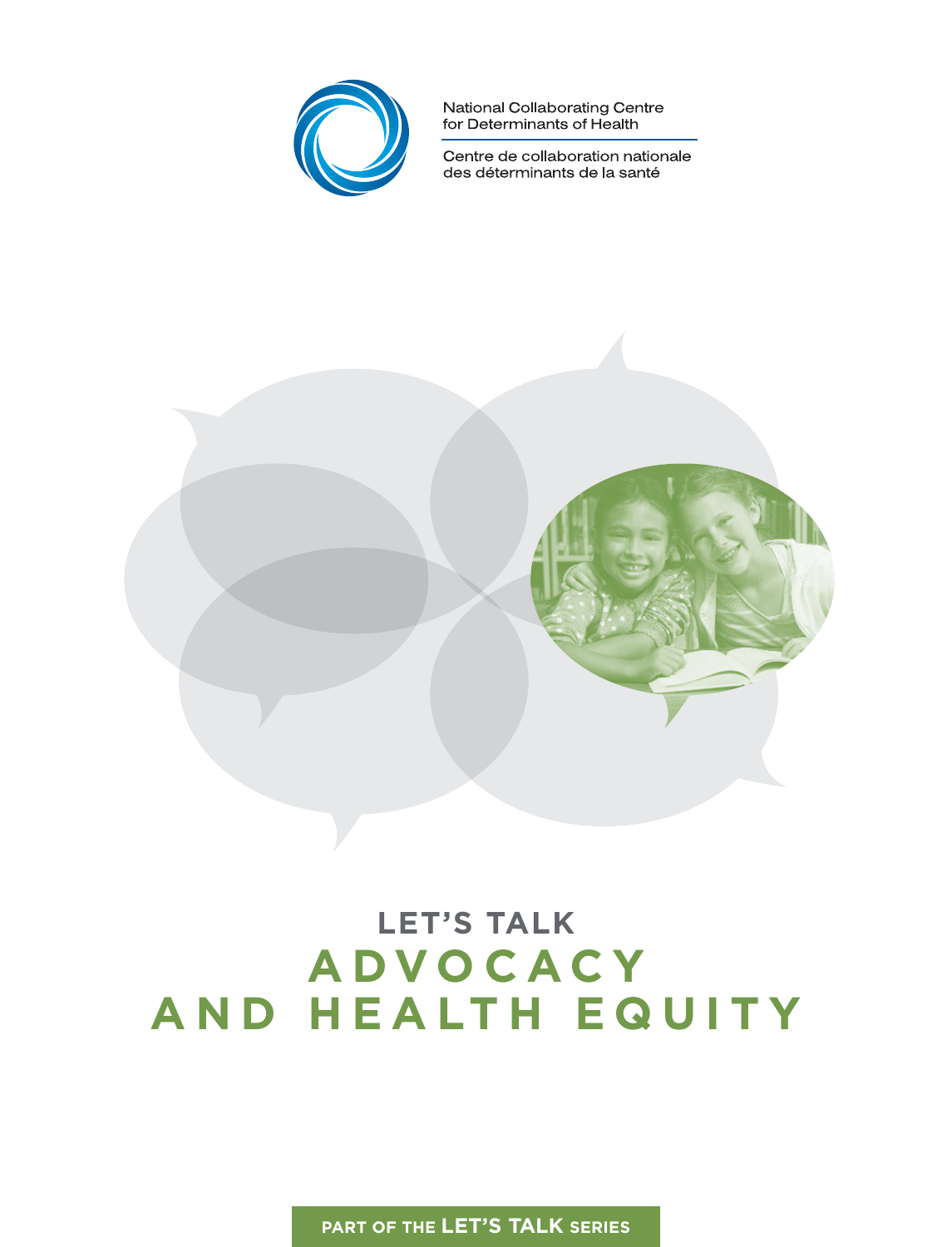**Figure 1: Actions and Advocacy: categories of action to reduce health inequities and associated types of advocacy** 

> **Focus: Policy/ structure**

#### **Action 4**

#### **Promoting healthy macro-policies**

Interventions that locate the causes of health inequalities in the overarching macroeconomic, cultural and environmental conditions and work to promote healthy macro-policies

#### Community activism advocacy

Enabling communities to challenge the causes of poor health more directly at the policymaking and structural level. The goal is to provide the community with political advocacy skills rather than individualistic skills to make 'better choices'. Activities include coalition building, links across local and national levels

#### **Goal: Empowerment**

**Facilitational practice**

Community development advocacy The goals of health promotion are enablement and empowerment for action rather than protection/prevention. Activities include working with individuals and groups to identify their needs and addressing them at the local level.

#### **Action 3**

**Improving living and working conditions** Initiatives that work to improve living and working conditions, including access to care and services

#### Social policy reform advocacy

Seeks to redress health inequities at the level of social structure and to influence policy making. Activities generally require cross-sectoral alliances and may focus on legislative reform to advance policy change for social transformation

**Prescriptive practice**

> **Goal: Protection/ prevention**

Representational or client advocacy Advocating for education and behaviour change; representing the rights and health needs of those unable to speak or act for themselves.

## **Action 2**

**Strengthening communities** Interventions aimed at strengthening communities through building social cohesion and mutual support

## **Action 1**

**Strengthening individuals** Actions that are aimed at strengthening individuals in disadvantaged circumstances, and using person-based strategies

**Focus: Individual/ groups**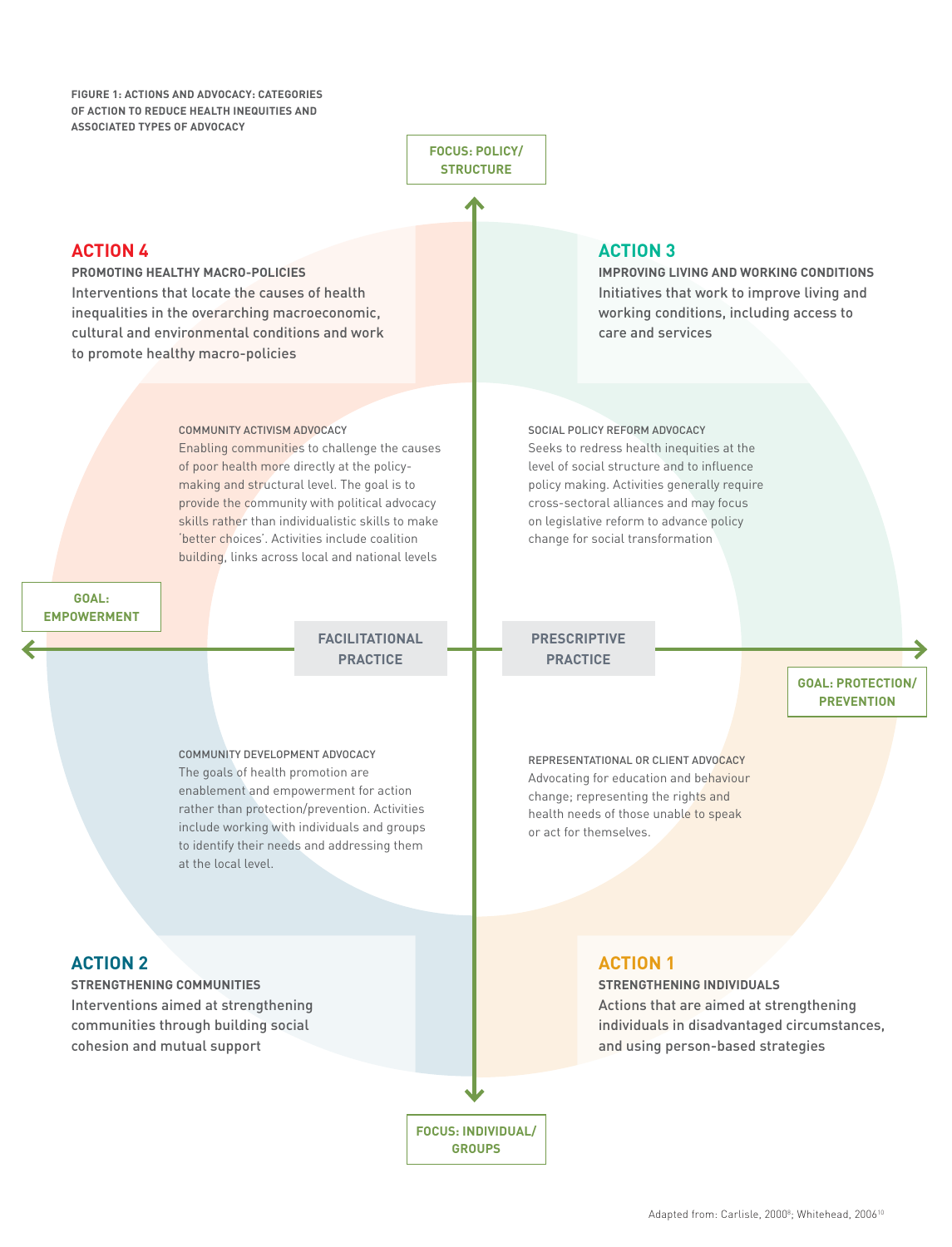# **Public health advocacy**

Advocacy is a critical population health strategy that emphasizes collective action to effect systemic change. It focuses on changing upstream factors related to the social determinants of health, and explicitly recognizes the importance of engaging in political processes to effect desired policy changes at organizational and system levels.<sup>1-3</sup>

Advocacy influences decision-making to create positive change for people and their environments.

" Social advocacy is central to the mission of public health and a significant responsibility for public health professionals."<sup>1 (p15)</sup>

Advocacy is one of three basic health promotion actions identified in the Ottawa Charter<sup>4</sup> and one of four public health roles to improve health equity.<sup>5</sup> It has been an important part of many public health achievements over the past 100 years $^{\rm 6}$  and is a core competency of Canadian public health practice. $^7$ 

The purpose of this publication is to highlight the importance of advocacy as a strategy and practice within public health, and to describe the different roles the public health sector can play in doing advocacy to address the social determinants of health (SDH) and improve health equity.

## **Actions on inequity and associated types of advocacy**

Engaging in advocacy is an important public health role<sup>1,8</sup> with significant potential to shift SDH and health equity. Selecting an advocacy approach depends on the context, the practitioner's own philosophy of practice, and the dominant ideology within the organization.<sup>9</sup>

Just as there is no single action to decrease health inequities, there is no single approach to advocacy to address these inequities. In selecting a strategy, public health practitioners need to consider how each type of advocacy effort aligns with specific actions to reduce health inequities, depending on the goal and focus (see Figure 1).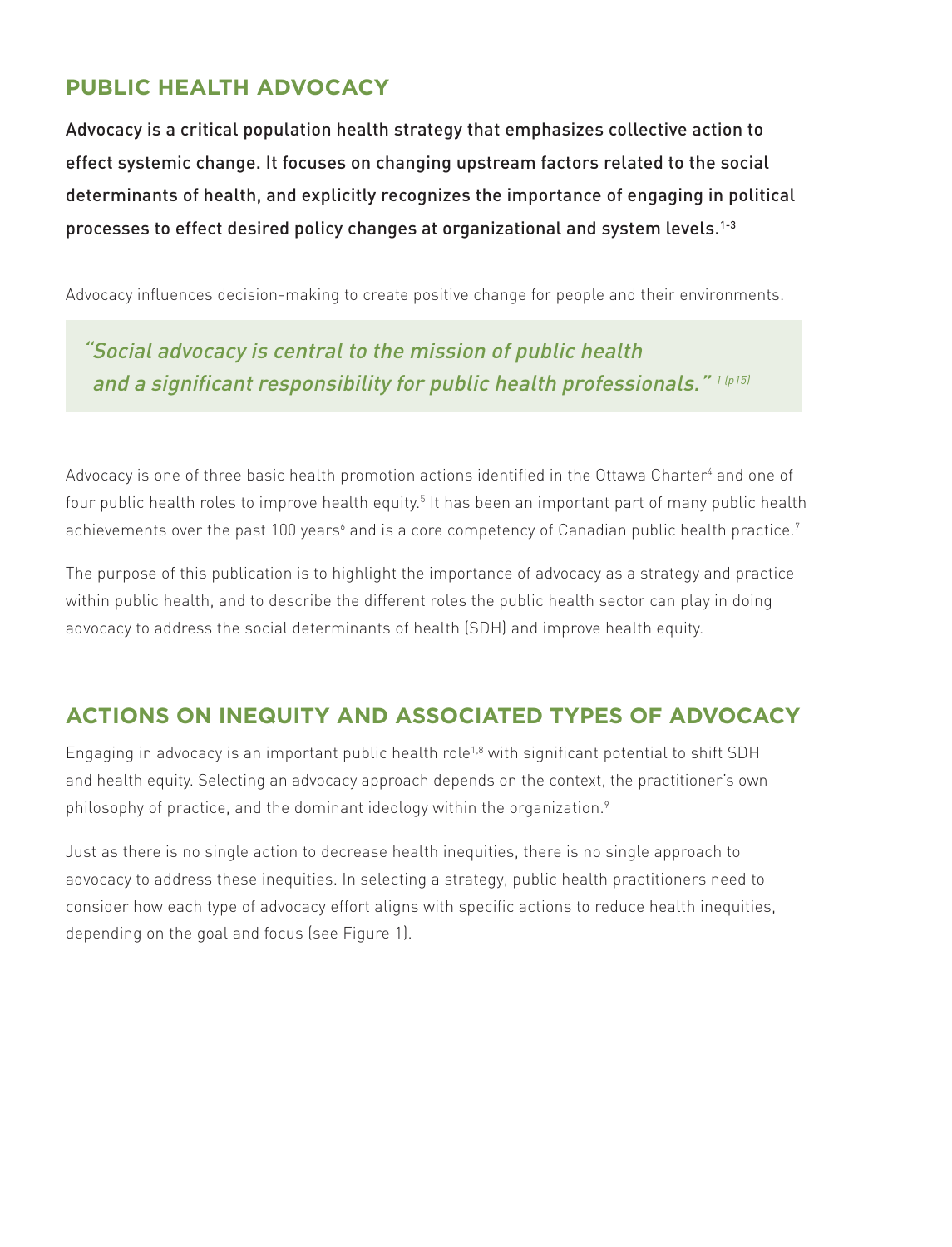# **Advocacy roles for public health**

**There are four main roles that public health actors should consider when determining how they can best support an advocacy strategy to improve health equity.** 

## **Framing the issue**

**FRAMING THE ISSUE**<br>Framing is important for analyzing the problem, selecting a solution, prioritizing a target for change, and creating effective messages. The exercise of framing an issue helps identify what change will advance public health interests and what it will take to make the change happen.<sup>2,16</sup>

Framing is essential for the effective use of media and communication tools<sup>2,18</sup> and in the development of information and education campaigns. Media advocacy applies social justice values to the practice of addressing the SDH.<sup>1,15,19</sup> Advocates can help the media do a better job describing the landscape around individuals and events to make the context of public health problems and solutions visible.16

The ultimate goal is to influence those who have the power to change or preserve laws, enact policies and fund interventions that can influence whole populations.16,17

## **Gathering and disseminating data**

**GATHERING AND DISSEMINATING DATA**<br>Public health has a critical role to play in generating data and providing information to partners for advocacy, including assessing needs, framing issues, identifying solutions, and evaluating the impact of activities.<sup>11,20-22</sup>

Choosing appropriate outcome indicators benefits from a clear theory of change. The process of developing a theory of change offers powerful insights for all stakeholders about the how, what and why of advocacy and policy.<sup>13</sup> Integrating health equity into public health surveillance and population health status information contributes to this process.

#### **Working in collaboration and developing alliances**

WORKING IN COLLABORATION AND DEVELOPING ALLIAN<br>The most powerful public health advocacy occurs in contexts where many groups and individuals are involved, representing diverse and distinct roles, including community, governmental (executive or legislative branches), professional and personal.<sup>21</sup>

Many advocacy initiatives are organized through coalitions which bring together organizations to amplify their political power, share resources, and coordinate strategies. They have an important role to play in situations when government public health workers need to speak out against government policies and in activities focused on changing corporate practices. Academics and professional associations have a special responsibility to join with citizens to undertake advocacy for evidence based objectives. This allows members who may be government employees to participate in advocacy efforts wearing their professional hats.<sup>17</sup>

## **Using the legal and regulatory system**

4 Public health can use many different legal and regulatory statutes to advance health equity. These mechanisms may be specific to health (e.g. infectious disease control, food safety and chronic disease prevention) or in other sectors (e.g. education, income assistance, taxation). The relationships formed by public health with a broad range of sectors including government are an essential part of an advocacy strategy to engage in these processes.

Public health officials have the authority to intervene independently of elected officials on public health matters, and have significant autonomous regulatory and rhetorical power through the Public Health Act in each province and territory in Canada.<sup>23</sup> Advocacy action can also include litigation through the courts system.<sup>20</sup>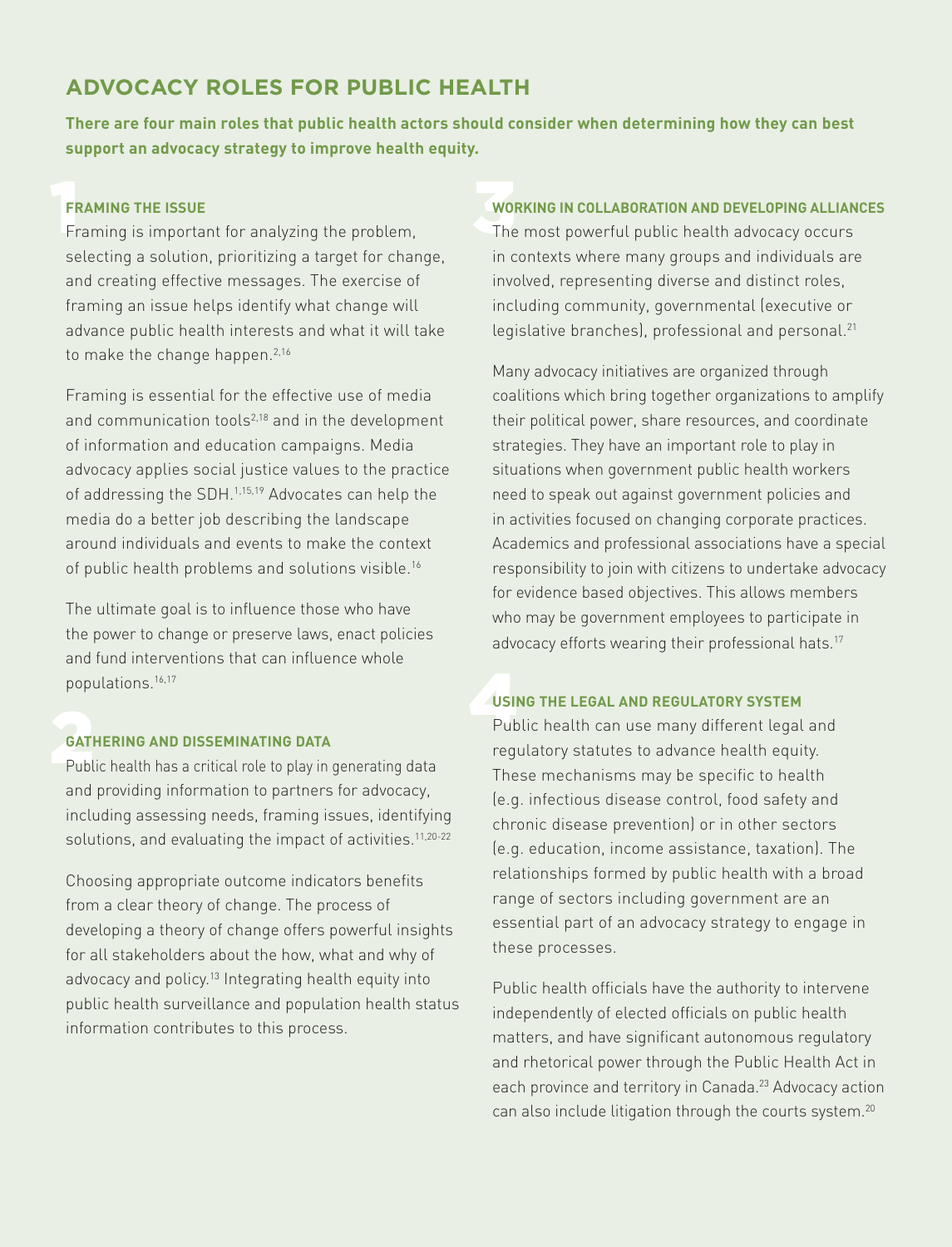# **Advocacy as a tactic for policy and structural change**

Advocacy is a particularly powerful tactic for pursuing policy and structural change. It translates personal problems into social issues, addressing SDH which are external to the individual such as housing, employment, and education.<sup>11</sup> Advocacy in this context is also about changing the policy process<sup>12,13</sup> and is closely related to strategies of community mobilization, empowerment, and participatory action research.<sup>11</sup>

#### The essential elements of advocacy include:<sup>1 (p51)</sup>

- Clear, specific policy goals
- Solid research and science base
- Values linked to fairness, equity and social justice
- Broad-based support through coalitions
- Mass media used to set public agenda and frame issues
- Use of political and legislative processes for change

## **Conflicting values**

Achieving health equity is about social justice, attained by addressing systematic differences in health status that are unfair or unjust.14 The central issues of power and control make advocacy to address the SDH a challenge from a political perspective. The ethic of 'market justice' competes with 'social justice' in liberal democracies like Canada. Market justice values focus on individual responsibility, limited government intervention and the voluntary and moral nature of behaviour. Social justice values focus on the assurance of basic benefits, collective good and the necessity of government involvement.16 The tensions between social justice and market justice values are at the heart of nearly every major public health policy debate.<sup>15</sup>

As a result, public health practitioners work in organizational structures largely driven by market justice values, at the same time as they are advocating for policy change to advance social justice values.<sup>16</sup> As the most political of public health strategies, advocacy is risky to both practitioners and agencies.11 Many government funded public health workers see advocacy as strictly off-limits since influencing government policy is often the object of advocacy.<sup>17</sup>

# **Integrating advocacy into public health practice**

Positioning advocacy within public health practice requires practitioners and organizations to consider their actions so that they align with the goal (empowerment, protection/prevention) and focus (individuals/groups, policy/structure) for their

selected advocacy priority (see Figure 1).

The predominant focus for public health advocacy around health equity to date has been on individuals and groups. While there is no single approach, advocacy to improve health equity is most effective when integrated into a broader strategy that combines both bottom-up and top-down advocacy.<sup>8</sup> It is also important that advocacy strategies to reduce health inequities include efforts all along the upstreamdownstream continuum.24 We need to better integrate our advocacy interventions and move further upstream toward policy and structural change to have a significant impact on improving health equity.

## **Discussion questions**

- 1. What skills do you need to have in order to engage in advocacy on the social determinants of health? Are these skills similar or different based on your advocacy goals or focus areas?
- 2. How can your organization create an environment in which you can safely take part in advocacy efforts? What actions can your organization take to ensure that its own policies and practices are consistent with its advocacy goals?
- 3. In what ways can you and your organization contribute to advocacy efforts that address policy and social change at the structural level?